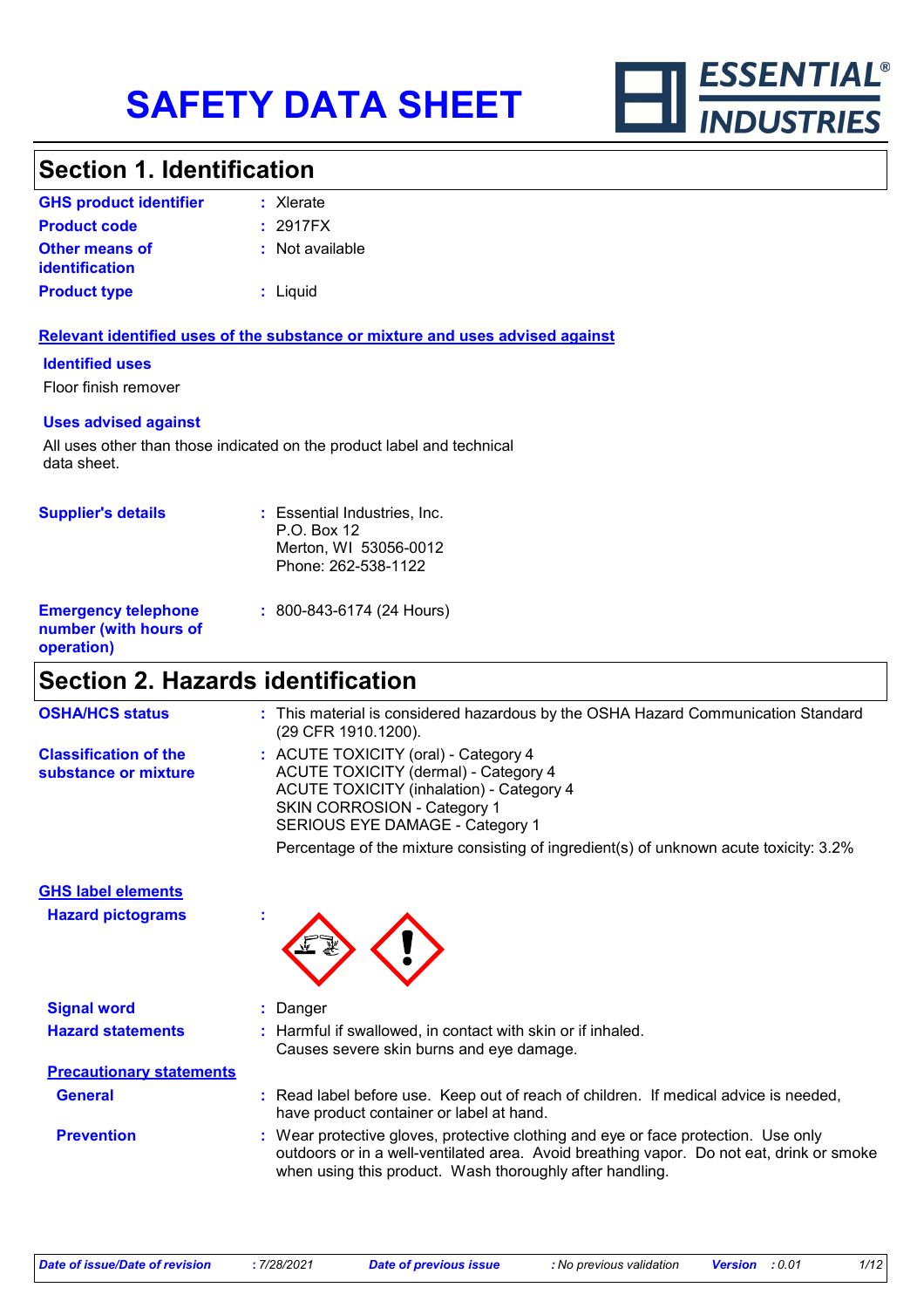# **Section 2. Hazards identification**

| <b>Response</b>                            | : IF INHALED: Remove person to fresh air and keep comfortable for breathing.<br>Immediately call a POISON CENTER or doctor. IF SWALLOWED: Immediately call a                                                                                                                                                                                                                                                                                          |
|--------------------------------------------|-------------------------------------------------------------------------------------------------------------------------------------------------------------------------------------------------------------------------------------------------------------------------------------------------------------------------------------------------------------------------------------------------------------------------------------------------------|
|                                            | POISON CENTER or doctor. Rinse mouth. Do NOT induce vomiting. IF ON SKIN (or<br>hair): Take off immediately all contaminated clothing. Rinse skin with water or shower.<br>Immediately call a POISON CENTER or doctor. Wash contaminated clothing before<br>reuse. IF IN EYES: Rinse cautiously with water for several minutes. Remove contact<br>lenses, if present and easy to do. Continue rinsing. Immediately call a POISON<br>CENTER or doctor. |
| <b>Storage</b>                             | : Store locked up.                                                                                                                                                                                                                                                                                                                                                                                                                                    |
| <b>Disposal</b>                            | : Dispose of contents and container in accordance with all local, regional, national and<br>international regulations.                                                                                                                                                                                                                                                                                                                                |
| <b>Hazards not otherwise</b><br>classified | : None known.                                                                                                                                                                                                                                                                                                                                                                                                                                         |

### **Section 3. Composition/information on ingredients**

**Substance/mixture :**

: Mixture

| <b>Ingredient name</b> | $\frac{9}{6}$ | <b>CAS number</b> |
|------------------------|---------------|-------------------|
| ∣benzyl alcohol        | I≥25 - ≤50    | 100-51-6          |
| 2-aminoethanol         | 210 - ≤29     | 141-43-5          |
| 2-butoxyethanol        | $ >10 - 25$   | 111-76-2          |

Any concentration shown as a range is to protect confidentiality or is due to batch variation.

**There are no additional ingredients present which, within the current knowledge of the supplier and in the concentrations applicable, are classified as hazardous to health or the environment and hence require reporting in this section.**

**Occupational exposure limits, if available, are listed in Section 8.**

### **Section 4. First aid measures**

| <b>Description of necessary first aid measures</b> |                                                                                                                                                                                                                                                                                                                                                                                                                                                                                                                                                                                                                                                                                                                                                                                                                                                                                                              |
|----------------------------------------------------|--------------------------------------------------------------------------------------------------------------------------------------------------------------------------------------------------------------------------------------------------------------------------------------------------------------------------------------------------------------------------------------------------------------------------------------------------------------------------------------------------------------------------------------------------------------------------------------------------------------------------------------------------------------------------------------------------------------------------------------------------------------------------------------------------------------------------------------------------------------------------------------------------------------|
| <b>Eye contact</b>                                 | : Get medical attention immediately. Call a poison center or physician. Immediately flush<br>eyes with plenty of water, occasionally lifting the upper and lower eyelids. Check for and<br>remove any contact lenses. Continue to rinse for at least 10 minutes. Chemical burns<br>must be treated promptly by a physician.                                                                                                                                                                                                                                                                                                                                                                                                                                                                                                                                                                                  |
| <b>Inhalation</b>                                  | : Get medical attention immediately. Call a poison center or physician. Remove victim to<br>fresh air and keep at rest in a position comfortable for breathing. If it is suspected that<br>fumes are still present, the rescuer should wear an appropriate mask or self-contained<br>breathing apparatus. If not breathing, if breathing is irregular or if respiratory arrest<br>occurs, provide artificial respiration or oxygen by trained personnel. It may be<br>dangerous to the person providing aid to give mouth-to-mouth resuscitation. If<br>unconscious, place in recovery position and get medical attention immediately. Maintain<br>an open airway. Loosen tight clothing such as a collar, tie, belt or waistband. In case of<br>inhalation of decomposition products in a fire, symptoms may be delayed. The exposed<br>person may need to be kept under medical surveillance for 48 hours. |
| <b>Skin contact</b>                                | : Get medical attention immediately. Call a poison center or physician. Wash with plenty<br>of soap and water. Remove contaminated clothing and shoes. Wash contaminated<br>clothing thoroughly with water before removing it, or wear gloves. Continue to rinse for<br>at least 10 minutes. Chemical burns must be treated promptly by a physician. Wash<br>clothing before reuse. Clean shoes thoroughly before reuse.                                                                                                                                                                                                                                                                                                                                                                                                                                                                                     |
| <b>Ingestion</b>                                   | : Get medical attention immediately. Call a poison center or physician. Wash out mouth<br>with water. Remove dentures if any. Remove victim to fresh air and keep at rest in a<br>position comfortable for breathing. If material has been swallowed and the exposed<br>person is conscious, give small quantities of water to drink. Stop if the exposed person<br>feels sick as vomiting may be dangerous. Do not induce vomiting unless directed to do<br>so by medical personnel. If vomiting occurs, the head should be kept low so that vomit<br>does not enter the lungs. Chemical burns must be treated promptly by a physician.<br>Never give anything by mouth to an unconscious person. If unconscious, place in<br>recovery position and get medical attention immediately. Maintain an open airway.                                                                                             |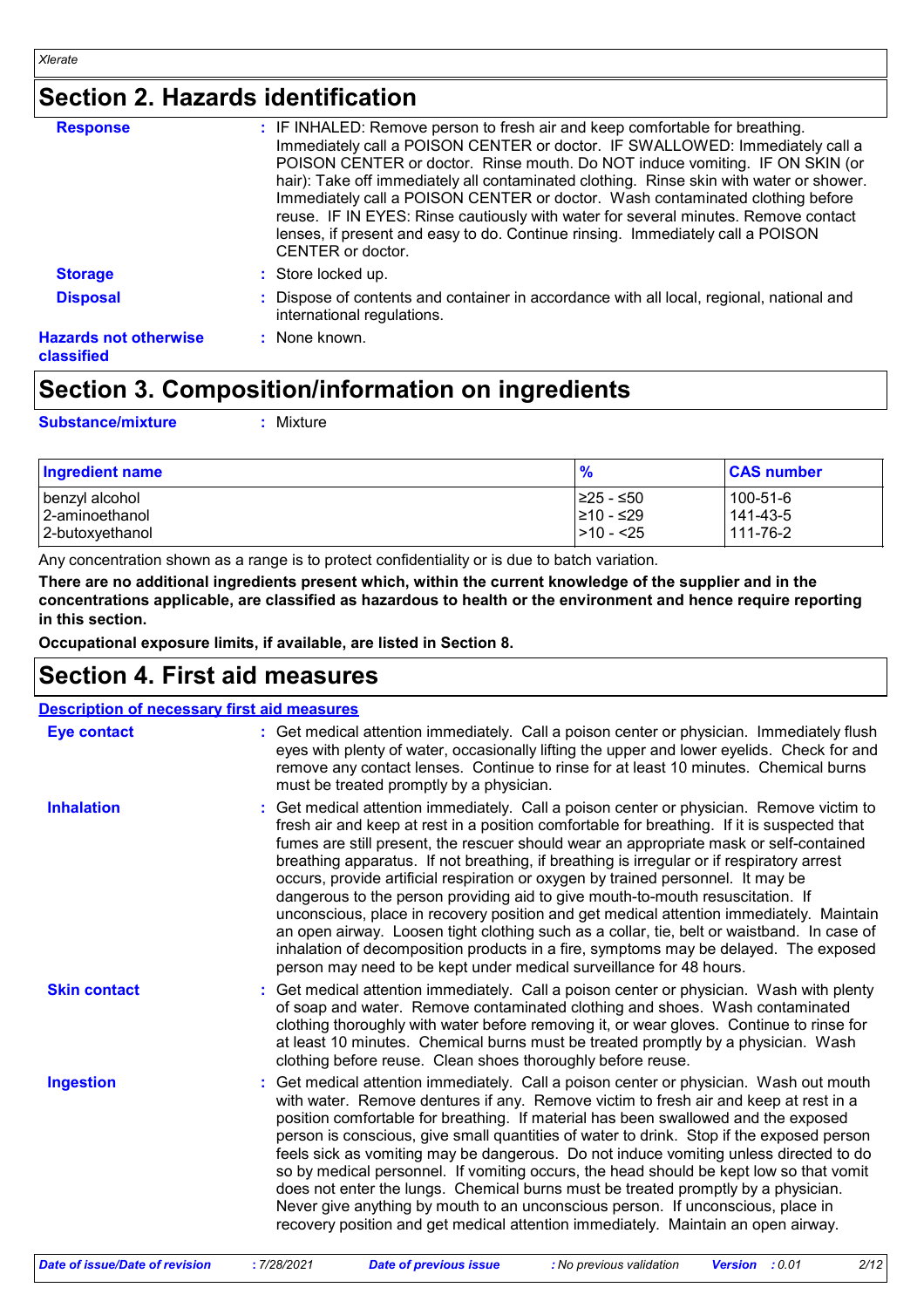### **Section 4. First aid measures**

Loosen tight clothing such as a collar, tie, belt or waistband.

| <b>Most important symptoms/effects, acute and delayed</b> |                                                                                                                                                                                                                                                                                                                                                                                                                 |
|-----------------------------------------------------------|-----------------------------------------------------------------------------------------------------------------------------------------------------------------------------------------------------------------------------------------------------------------------------------------------------------------------------------------------------------------------------------------------------------------|
| <b>Potential acute health effects</b>                     |                                                                                                                                                                                                                                                                                                                                                                                                                 |
| <b>Eye contact</b>                                        | : Causes serious eye damage.                                                                                                                                                                                                                                                                                                                                                                                    |
| <b>Inhalation</b>                                         | : Harmful if inhaled.                                                                                                                                                                                                                                                                                                                                                                                           |
| <b>Skin contact</b>                                       | : Causes severe burns. Harmful in contact with skin.                                                                                                                                                                                                                                                                                                                                                            |
| <b>Ingestion</b>                                          | : Harmful if swallowed.                                                                                                                                                                                                                                                                                                                                                                                         |
| <b>Over-exposure signs/symptoms</b>                       |                                                                                                                                                                                                                                                                                                                                                                                                                 |
| <b>Eye contact</b>                                        | : Adverse symptoms may include the following:<br>pain<br>watering<br>redness                                                                                                                                                                                                                                                                                                                                    |
| <b>Inhalation</b>                                         | : No specific data.                                                                                                                                                                                                                                                                                                                                                                                             |
| <b>Skin contact</b>                                       | : Adverse symptoms may include the following:<br>pain or irritation<br>redness<br>blistering may occur                                                                                                                                                                                                                                                                                                          |
| <b>Ingestion</b>                                          | Adverse symptoms may include the following:<br>stomach pains                                                                                                                                                                                                                                                                                                                                                    |
|                                                           | <u>Indication of immediate medical attention and special treatment needed, if necessary</u>                                                                                                                                                                                                                                                                                                                     |
| <b>Notes to physician</b>                                 | : In case of inhalation of decomposition products in a fire, symptoms may be delayed.<br>The exposed person may need to be kept under medical surveillance for 48 hours.                                                                                                                                                                                                                                        |
| <b>Specific treatments</b>                                | : No specific treatment.                                                                                                                                                                                                                                                                                                                                                                                        |
| <b>Protection of first-aiders</b>                         | : No action shall be taken involving any personal risk or without suitable training. If it is<br>suspected that fumes are still present, the rescuer should wear an appropriate mask or<br>self-contained breathing apparatus. It may be dangerous to the person providing aid to<br>give mouth-to-mouth resuscitation. Wash contaminated clothing thoroughly with water<br>before removing it, or wear gloves. |

#### **See toxicological information (Section 11)**

### **Section 5. Fire-fighting measures**

| <b>Extinguishing media</b>                               |                                                      |                                                                                                                                                                                        |
|----------------------------------------------------------|------------------------------------------------------|----------------------------------------------------------------------------------------------------------------------------------------------------------------------------------------|
| <b>Suitable extinguishing</b><br>media                   |                                                      | : Use an extinguishing agent suitable for the surrounding fire.                                                                                                                        |
| <b>Unsuitable extinguishing</b><br>media                 | : None known.                                        |                                                                                                                                                                                        |
| <b>Specific hazards arising</b><br>from the chemical     |                                                      | : In a fire or if heated, a pressure increase will occur and the container may burst.                                                                                                  |
| <b>Hazardous thermal</b><br>decomposition products       | carbon dioxide<br>carbon monoxide<br>nitrogen oxides | : Decomposition products may include the following materials:                                                                                                                          |
| <b>Special protective actions</b><br>for fire-fighters   | training.                                            | : Promptly isolate the scene by removing all persons from the vicinity of the incident if<br>there is a fire. No action shall be taken involving any personal risk or without suitable |
| <b>Special protective</b><br>equipment for fire-fighters |                                                      | Fire-fighters should wear appropriate protective equipment and self-contained breathing<br>apparatus (SCBA) with a full face-piece operated in positive pressure mode.                 |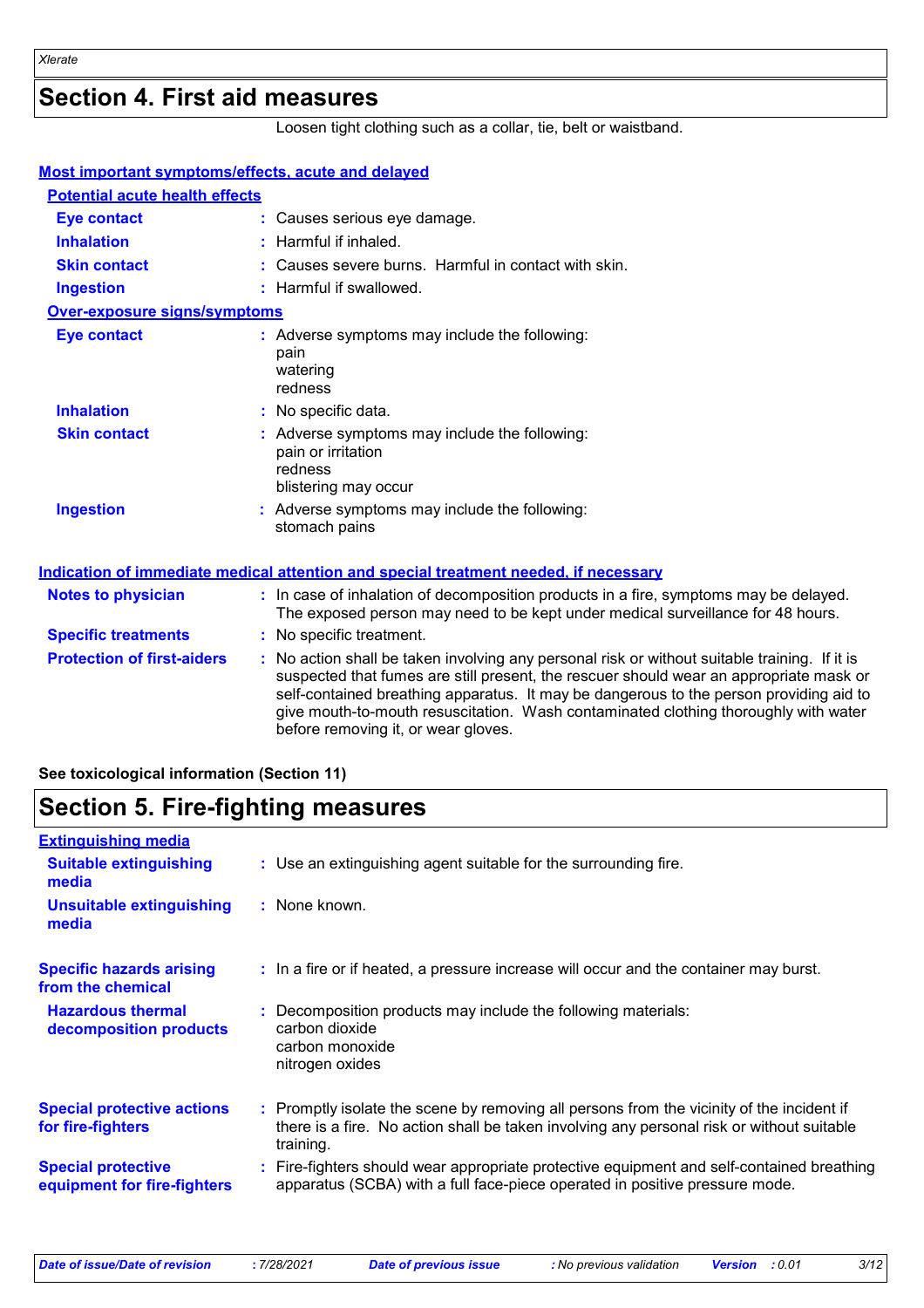# **Section 6. Accidental release measures**

|                                                              | <b>Personal precautions, protective equipment and emergency procedures</b>                                                                                                                                                                                                                                                                                                                                                                                                                                                                                                                                                                                                                                   |
|--------------------------------------------------------------|--------------------------------------------------------------------------------------------------------------------------------------------------------------------------------------------------------------------------------------------------------------------------------------------------------------------------------------------------------------------------------------------------------------------------------------------------------------------------------------------------------------------------------------------------------------------------------------------------------------------------------------------------------------------------------------------------------------|
| For non-emergency<br>personnel                               | : No action shall be taken involving any personal risk or without suitable training.<br>Evacuate surrounding areas. Keep unnecessary and unprotected personnel from<br>entering. Do not touch or walk through spilled material. Do not breathe vapor or mist.<br>Provide adequate ventilation. Wear appropriate respirator when ventilation is<br>inadequate. Put on appropriate personal protective equipment.                                                                                                                                                                                                                                                                                              |
|                                                              | For emergency responders : If specialized clothing is required to deal with the spillage, take note of any information in<br>Section 8 on suitable and unsuitable materials. See also the information in "For non-<br>emergency personnel".                                                                                                                                                                                                                                                                                                                                                                                                                                                                  |
| <b>Environmental precautions</b>                             | : Avoid dispersal of spilled material and runoff and contact with soil, waterways, drains<br>and sewers. Inform the relevant authorities if the product has caused environmental<br>pollution (sewers, waterways, soil or air).                                                                                                                                                                                                                                                                                                                                                                                                                                                                              |
| <b>Methods and materials for containment and cleaning up</b> |                                                                                                                                                                                                                                                                                                                                                                                                                                                                                                                                                                                                                                                                                                              |
| <b>Small spill</b>                                           | : Stop leak if without risk. Move containers from spill area. Dilute with water and mop up<br>if water-soluble. Alternatively, or if water-insoluble, absorb with an inert dry material and<br>place in an appropriate waste disposal container. Dispose of via a licensed waste<br>disposal contractor.                                                                                                                                                                                                                                                                                                                                                                                                     |
| <b>Large spill</b>                                           | : Stop leak if without risk. Move containers from spill area. Approach release from<br>upwind. Prevent entry into sewers, water courses, basements or confined areas. Wash<br>spillages into an effluent treatment plant or proceed as follows. Contain and collect<br>spillage with non-combustible, absorbent material e.g. sand, earth, vermiculite or<br>diatomaceous earth and place in container for disposal according to local regulations<br>(see Section 13). Dispose of via a licensed waste disposal contractor. Contaminated<br>absorbent material may pose the same hazard as the spilled product. Note: see<br>Section 1 for emergency contact information and Section 13 for waste disposal. |

## **Section 7. Handling and storage**

| <b>Protective measures</b>                                                       | : Put on appropriate personal protective equipment (see Section 8). Do not get in eyes or<br>on skin or clothing. Do not breathe vapor or mist. Do not ingest. Use only with<br>adequate ventilation. Wear appropriate respirator when ventilation is inadequate. Keep<br>in the original container or an approved alternative made from a compatible material,<br>kept tightly closed when not in use. Keep away from acids. Empty containers retain<br>product residue and can be hazardous. Do not reuse container.                                                                                  |
|----------------------------------------------------------------------------------|---------------------------------------------------------------------------------------------------------------------------------------------------------------------------------------------------------------------------------------------------------------------------------------------------------------------------------------------------------------------------------------------------------------------------------------------------------------------------------------------------------------------------------------------------------------------------------------------------------|
| <b>Advice on general</b><br>occupational hygiene                                 | : Eating, drinking and smoking should be prohibited in areas where this material is<br>handled, stored and processed. Workers should wash hands and face before eating,<br>drinking and smoking. Remove contaminated clothing and protective equipment before<br>entering eating areas. See also Section 8 for additional information on hygiene<br>measures.                                                                                                                                                                                                                                           |
| <b>Conditions for safe storage,</b><br>including any<br><b>incompatibilities</b> | : Store in accordance with local regulations. Store in original container protected from<br>direct sunlight in a dry, cool and well-ventilated area, away from incompatible materials<br>and food and drink. Store locked up. Separate from acids. Keep container tightly<br>closed and sealed until ready for use. Containers that have been opened must be<br>carefully resealed and kept upright to prevent leakage. Do not store in unlabeled<br>containers. Use appropriate containment to avoid environmental contamination. See<br>Section 10 for incompatible materials before handling or use. |

### **Section 8. Exposure controls/personal protection**

**Control parameters Occupational exposure limits**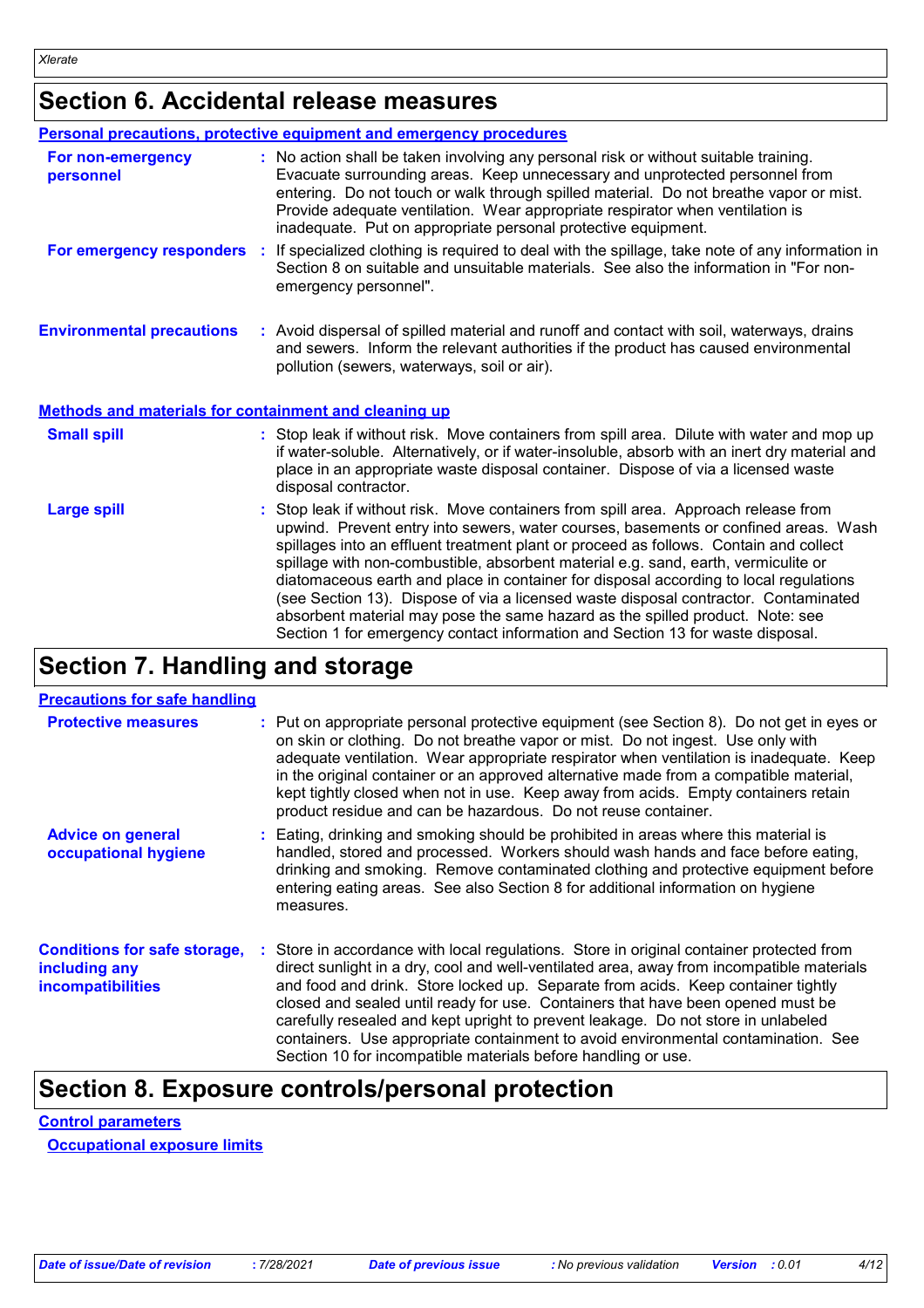# **Section 8. Exposure controls/personal protection**

| <b>Ingredient name</b>                     | <b>Exposure limits</b>                                                                                                                                                                                                                                                                                                                                                                                                                                                                                                                                                                                       |
|--------------------------------------------|--------------------------------------------------------------------------------------------------------------------------------------------------------------------------------------------------------------------------------------------------------------------------------------------------------------------------------------------------------------------------------------------------------------------------------------------------------------------------------------------------------------------------------------------------------------------------------------------------------------|
| benzyl alcohol                             | AIHA WEEL (United States, 7/2020).                                                                                                                                                                                                                                                                                                                                                                                                                                                                                                                                                                           |
| 2-aminoethanol                             | TWA: 10 ppm 8 hours.<br>ACGIH TLV (United States, 3/2020).<br>TWA: 3 ppm 8 hours.<br>TWA: $7.5 \text{ mg/m}^3$ 8 hours.<br>STEL: 6 ppm 15 minutes.<br>STEL: 15 mg/m <sup>3</sup> 15 minutes.<br>OSHA PEL 1989 (United States, 3/1989).<br>TWA: 3 ppm 8 hours.<br>TWA: 8 mg/m <sup>3</sup> 8 hours.<br>STEL: 6 ppm 15 minutes.<br>STEL: 15 mg/m <sup>3</sup> 15 minutes.<br>NIOSH REL (United States, 10/2016).<br>TWA: 3 ppm 10 hours.<br>TWA: $8 \text{ mg/m}^3$ 10 hours.<br>STEL: 6 ppm 15 minutes.<br>STEL: 15 mg/m <sup>3</sup> 15 minutes.<br>OSHA PEL (United States, 5/2018).<br>TWA: 3 ppm 8 hours. |
| 2-butoxyethanol                            | TWA: 6 mg/m <sup>3</sup> 8 hours.<br><b>ACGIH TLV (United States, 3/2020).</b><br>TWA: 20 ppm 8 hours.<br>OSHA PEL 1989 (United States, 3/1989).<br>Absorbed through skin.<br>TWA: 25 ppm 8 hours.<br>TWA: 120 mg/m <sup>3</sup> 8 hours.<br>NIOSH REL (United States, 10/2016).<br>Absorbed through skin.<br>TWA: 5 ppm 10 hours.<br>TWA: $24 \text{ mg/m}^3$ 10 hours.<br>OSHA PEL (United States, 5/2018).<br>Absorbed through skin.<br>TWA: 50 ppm 8 hours.<br>TWA: 240 mg/m <sup>3</sup> 8 hours.                                                                                                       |
| <b>Appropriate engineering</b><br>controls | : Use only with adequate ventilation. Use process enclosures, local exhaust ventilation or<br>other engineering controls to keep worker exposure to airborne contaminants below any<br>recommended or statutory limits.                                                                                                                                                                                                                                                                                                                                                                                      |
| <b>Environmental exposure</b><br>controls  | : Emissions from ventilation or work process equipment should be checked to ensure<br>they comply with the requirements of environmental protection legislation. In some<br>cases, fume scrubbers, filters or engineering modifications to the process equipment<br>will be necessary to reduce emissions to acceptable levels.                                                                                                                                                                                                                                                                              |
| <b>Individual protection measures</b>      |                                                                                                                                                                                                                                                                                                                                                                                                                                                                                                                                                                                                              |
| <b>Hygiene measures</b>                    | : Wash hands, forearms and face thoroughly after handling chemical products, before<br>eating, smoking and using the lavatory and at the end of the working period.<br>Appropriate techniques should be used to remove potentially contaminated clothing.<br>Wash contaminated clothing before reusing. Ensure that eyewash stations and safety<br>showers are close to the workstation location.                                                                                                                                                                                                            |
| <b>Eye/face protection</b>                 | : Safety eyewear complying with an approved standard should be used when a risk<br>assessment indicates this is necessary to avoid exposure to liquid splashes, mists,<br>gases or dusts. If contact is possible, the following protection should be worn, unless<br>the assessment indicates a higher degree of protection: chemical splash goggles and/<br>or face shield. If inhalation hazards exist, a full-face respirator may be required instead.                                                                                                                                                    |

#### **Skin protection**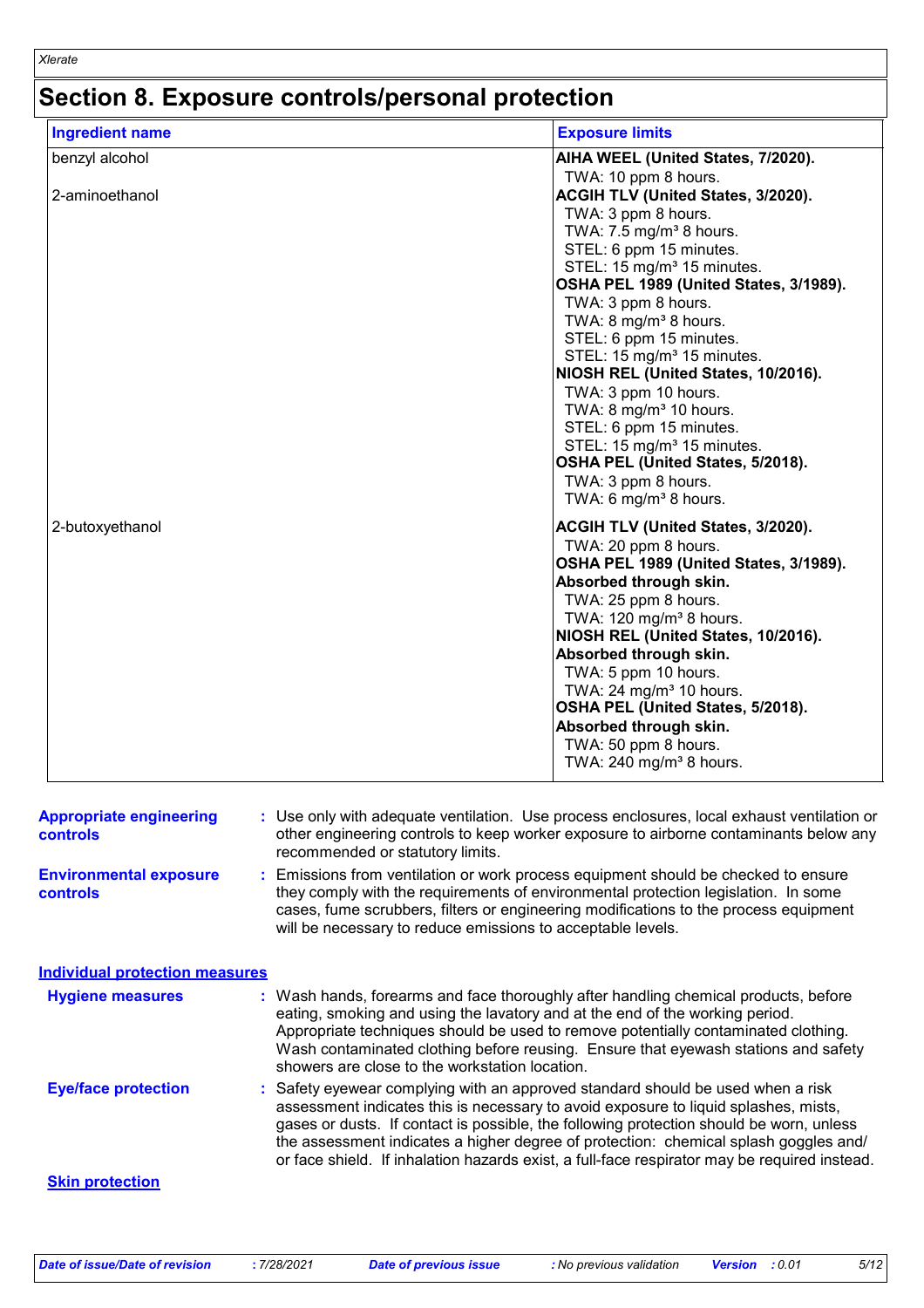# **Section 8. Exposure controls/personal protection**

| <b>Hand protection</b>        | : Chemical-resistant, impervious gloves complying with an approved standard should be<br>worn at all times when handling chemical products if a risk assessment indicates this is<br>necessary. Considering the parameters specified by the glove manufacturer, check<br>during use that the gloves are still retaining their protective properties. It should be<br>noted that the time to breakthrough for any glove material may be different for different<br>glove manufacturers. In the case of mixtures, consisting of several substances, the<br>protection time of the gloves cannot be accurately estimated. |
|-------------------------------|------------------------------------------------------------------------------------------------------------------------------------------------------------------------------------------------------------------------------------------------------------------------------------------------------------------------------------------------------------------------------------------------------------------------------------------------------------------------------------------------------------------------------------------------------------------------------------------------------------------------|
| <b>Body protection</b>        | : Personal protective equipment for the body should be selected based on the task being<br>performed and the risks involved and should be approved by a specialist before<br>handling this product.                                                                                                                                                                                                                                                                                                                                                                                                                    |
| <b>Other skin protection</b>  | : Appropriate footwear and any additional skin protection measures should be selected<br>based on the task being performed and the risks involved and should be approved by a<br>specialist before handling this product.                                                                                                                                                                                                                                                                                                                                                                                              |
| <b>Respiratory protection</b> | : Based on the hazard and potential for exposure, select a respirator that meets the<br>appropriate standard or certification. Respirators must be used according to a<br>respiratory protection program to ensure proper fitting, training, and other important<br>aspects of use.                                                                                                                                                                                                                                                                                                                                    |

# **Section 9. Physical and chemical properties**

| <b>Appearance</b>                                 |                                           |
|---------------------------------------------------|-------------------------------------------|
| <b>Physical state</b>                             | : Liquid                                  |
| <b>Color</b>                                      | : Aqua                                    |
| Odor                                              | : Bland                                   |
| <b>Odor threshold</b>                             | : Not available                           |
| pH                                                | $: 11.2$ to 12.2                          |
| <b>Melting point</b>                              | : $0^{\circ}$ C (32 $^{\circ}$ F)         |
| <b>Boiling point</b>                              | : $100^{\circ}$ C (212 $^{\circ}$ F)      |
| <b>Flash point</b>                                | : Closed cup: >93.334°C (>200°F)          |
| <b>Evaporation rate</b>                           | : Not available                           |
| <b>Flammability (solid, gas)</b>                  | : Not available                           |
| Lower and upper explosive<br>(flammable) limits   | : Not available                           |
| <b>Vapor pressure</b>                             | $:$ <4 kPa (<30 mm Hg) [room temperature] |
| <b>Vapor density</b>                              | : <1 [Air = 1]                            |
| <b>Relative density</b>                           | : $1.01$ g/cm <sup>3</sup>                |
| <b>Solubility</b>                                 | : Not available                           |
| <b>Partition coefficient: n-</b><br>octanol/water | : Not available                           |
| <b>Auto-ignition temperature</b>                  | : Not available                           |
| <b>Decomposition temperature</b>                  | : Not available                           |
| <b>Viscosity</b>                                  | : Not available                           |
| <b>VOC content</b>                                | : 44.9%                                   |

# **Section 10. Stability and reactivity**

| <b>Date of issue/Date of revision</b>        | :7/28/2021          | <b>Date of previous issue</b>                                                                | : No previous validation | : 0.01<br><b>Version</b> | 6/12 |
|----------------------------------------------|---------------------|----------------------------------------------------------------------------------------------|--------------------------|--------------------------|------|
| <b>Conditions to avoid</b>                   | : No specific data. |                                                                                              |                          |                          |      |
| <b>Possibility of hazardous</b><br>reactions |                     | : Under normal conditions of storage and use, hazardous reactions will not occur.            |                          |                          |      |
| <b>Chemical stability</b>                    |                     | : The product is stable.                                                                     |                          |                          |      |
| <b>Reactivity</b>                            |                     | : No specific test data related to reactivity available for this product or its ingredients. |                          |                          |      |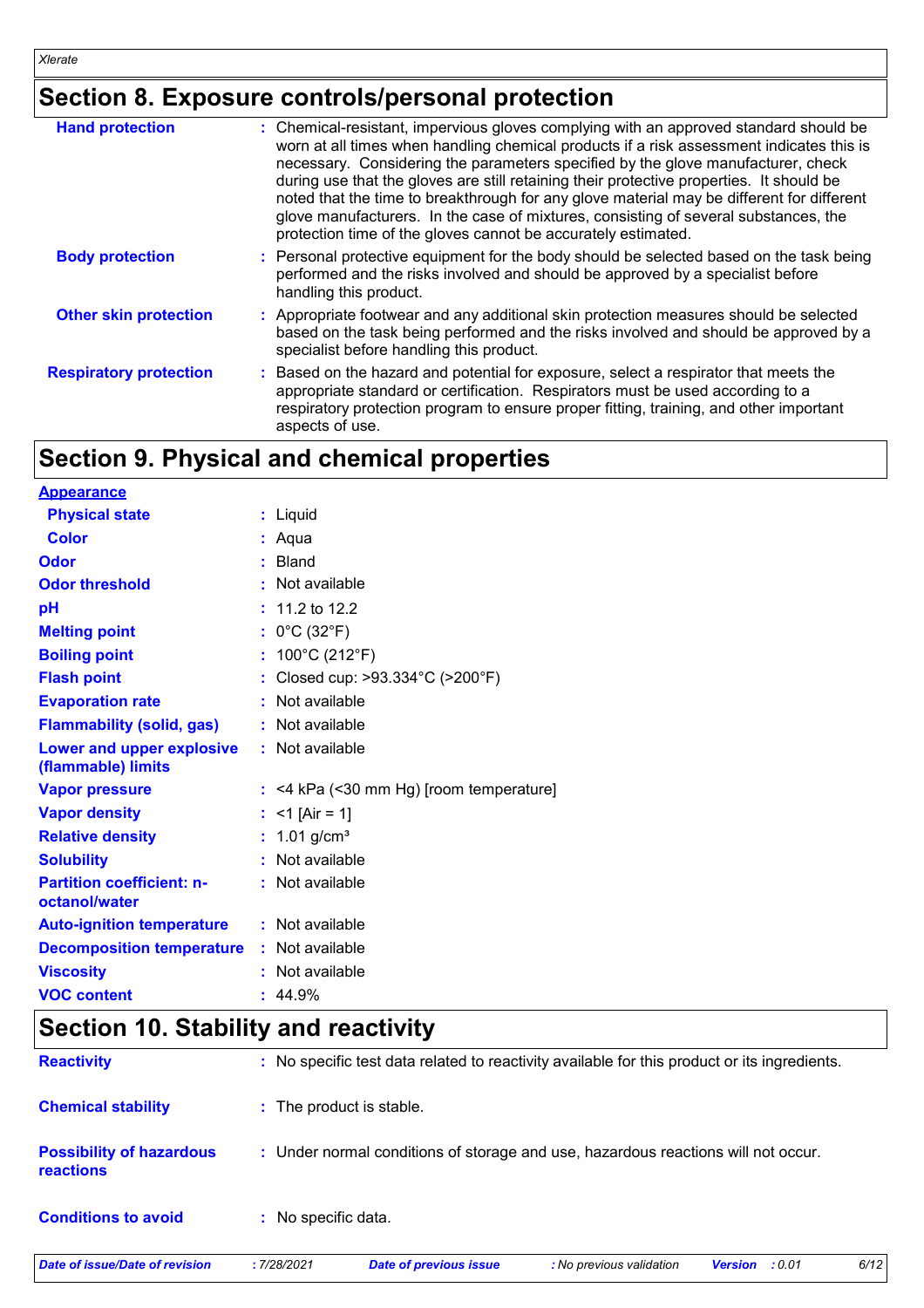# **Section 10. Stability and reactivity**

#### **Incompatible materials :**

Reactive or incompatible with the following materials: acids

**Hazardous decomposition products** Under normal conditions of storage and use, hazardous decomposition products should **:** not be produced.

### **Section 11. Toxicological information**

#### **Information on toxicological effects**

#### **Acute toxicity**

| <b>Product/ingredient name</b> | <b>Result</b>                | <b>Species</b> | <b>Dose</b>       | <b>Exposure</b> |
|--------------------------------|------------------------------|----------------|-------------------|-----------------|
| benzyl alcohol                 | <b>LC50 Inhalation Vapor</b> | Rat            | 5000 mg/l         | 4 hours         |
|                                | LD50 Dermal                  | Rabbit         | 2000 mg/kg        |                 |
|                                | LD50 Oral                    | Rat            | 1230 mg/kg        |                 |
| l 2-aminoethanol               | <b>LC50 Inhalation Vapor</b> | Rat            | $11 \text{ mg/l}$ | 14 hours        |
|                                | LD50 Dermal                  | Rabbit         | $2504$ mg/kg      |                 |
|                                | LD50 Oral                    | Rat            | 1720 mg/kg        |                 |
| 2-butoxyethanol                | LC50 Inhalation Gas.         | Rat            | $450$ ppm         | 4 hours         |
|                                | LD50 Dermal                  | Rabbit         | $220$ mg/kg       |                 |
|                                | LD50 Dermal                  | Rat            | 2000 mg/kg        |                 |
|                                | LD50 Oral                    | Rat            | 250 mg/kg         |                 |

#### **Irritation/Corrosion**

| <b>Product/ingredient name</b> | <b>Result</b>            | <b>Species</b> | <b>Score</b> | <b>Exposure</b>  | <b>Observation</b>       |
|--------------------------------|--------------------------|----------------|--------------|------------------|--------------------------|
| benzyl alcohol                 | Skin - Mild irritant     | Man            |              | 48 hours 16      | ٠                        |
|                                |                          |                |              | . mg             |                          |
|                                | Skin - Moderate irritant | Pig            |              | 100 %            | ٠                        |
|                                | Skin - Moderate irritant | Rabbit         |              | 24 hours 100     |                          |
|                                |                          |                |              | mg               |                          |
| 2-aminoethanol                 | Eyes - Severe irritant   | Rabbit         |              | 250 ug           |                          |
|                                | Skin - Moderate irritant | l Rabbit       |              | $505 \text{ mg}$ | $\overline{\phantom{a}}$ |
| 2-butoxyethanol                | Eyes - Moderate irritant | l Rabbit       |              | 24 hours 100     |                          |
|                                |                          |                |              | mg               |                          |
|                                | Eyes - Severe irritant   | Rabbit         |              | $100 \text{ mg}$ | ٠                        |
|                                | Skin - Mild irritant     | Rabbit         |              | $500 \text{ mg}$ | ٠                        |

#### **Sensitization**

Not available

#### **Mutagenicity**

#### Not available

**Carcinogenicity**

Not available

#### **Classification**

| <b>Product/ingredient name</b> | <b>OSHA</b> | <b>IARC</b> | <b>NTP</b> |
|--------------------------------|-------------|-------------|------------|
| 2-butoxyethanol                |             |             |            |

### **Reproductive toxicity**

Not available

#### **Teratogenicity**

Not available

#### **Specific target organ toxicity (single exposure)**

Not available

#### **Specific target organ toxicity (repeated exposure)**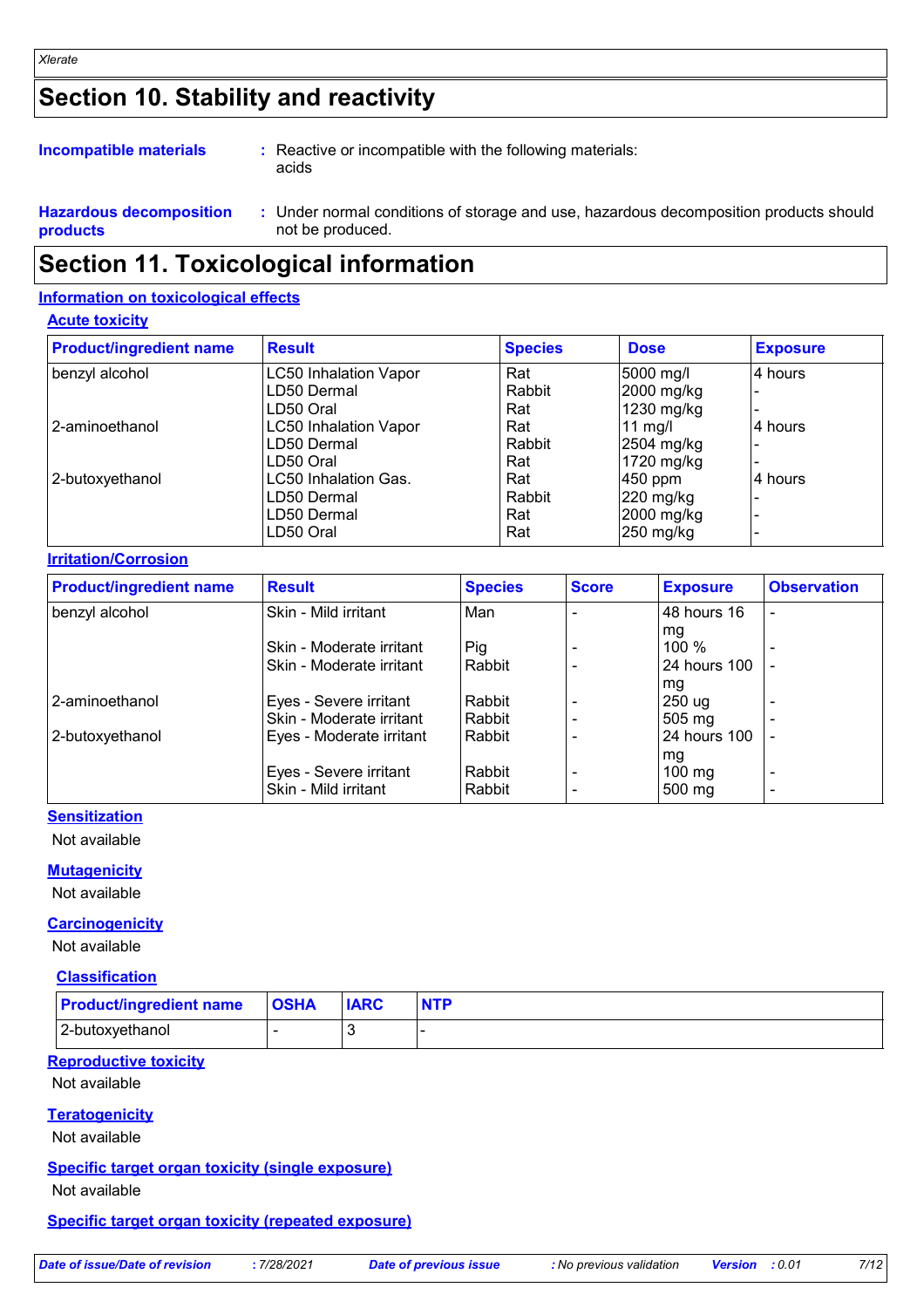# **Section 11. Toxicological information**

#### Not available

#### **Aspiration hazard**

Not available

| Information on the likely<br>routes of exposure | : Not available                                                                                        |
|-------------------------------------------------|--------------------------------------------------------------------------------------------------------|
| <b>Potential acute health effects</b>           |                                                                                                        |
| <b>Eye contact</b>                              | : Causes serious eye damage.                                                                           |
| <b>Inhalation</b>                               | $:$ Harmful if inhaled.                                                                                |
| <b>Skin contact</b>                             | : Causes severe burns. Harmful in contact with skin.                                                   |
| <b>Ingestion</b>                                | : Harmful if swallowed.                                                                                |
|                                                 | <b>Symptoms related to the physical, chemical and toxicological characteristics</b>                    |
| <b>Eye contact</b>                              | : Adverse symptoms may include the following:<br>pain<br>watering<br>redness                           |
| <b>Inhalation</b>                               | : No specific data.                                                                                    |
| <b>Skin contact</b>                             | : Adverse symptoms may include the following:<br>pain or irritation<br>redness<br>blistering may occur |
| <b>Ingestion</b>                                | : Adverse symptoms may include the following:<br>stomach pains                                         |
|                                                 | Delayed and immediate effects and also chronic effects from short and long term exposure               |
| <b>Short term exposure</b>                      |                                                                                                        |
| <b>Potential immediate</b><br>effects           | : Not available                                                                                        |
| <b>Potential delayed effects</b>                | : Not available                                                                                        |
| <b>Long term exposure</b>                       |                                                                                                        |
| <b>Potential immediate</b><br>effects           | : Not available                                                                                        |
| <b>Potential delayed effects</b>                | : Not available                                                                                        |
| <b>Potential chronic health effects</b>         |                                                                                                        |
| Not available                                   |                                                                                                        |
| <b>General</b>                                  | No known significant effects or critical hazards.                                                      |
| <b>Carcinogenicity</b>                          | No known significant effects or critical hazards.                                                      |
| <b>Mutagenicity</b>                             | No known significant effects or critical hazards.                                                      |
| <b>Teratogenicity</b>                           | No known significant effects or critical hazards.                                                      |
| <b>Developmental effects</b>                    | No known significant effects or critical hazards.                                                      |
| <b>Fertility effects</b>                        | No known significant effects or critical hazards.                                                      |

### **Numerical measures of toxicity**

#### **Acute toxicity estimates**

| <b>Route</b>        | <b>ATE value</b> |
|---------------------|------------------|
| <b>Oral</b>         | 1021.87 mg/kg    |
| Dermal              | 1173.05 mg/kg    |
| Inhalation (gases)  | 4186.05 ppm      |
| Inhalation (vapors) | 44 mg/l          |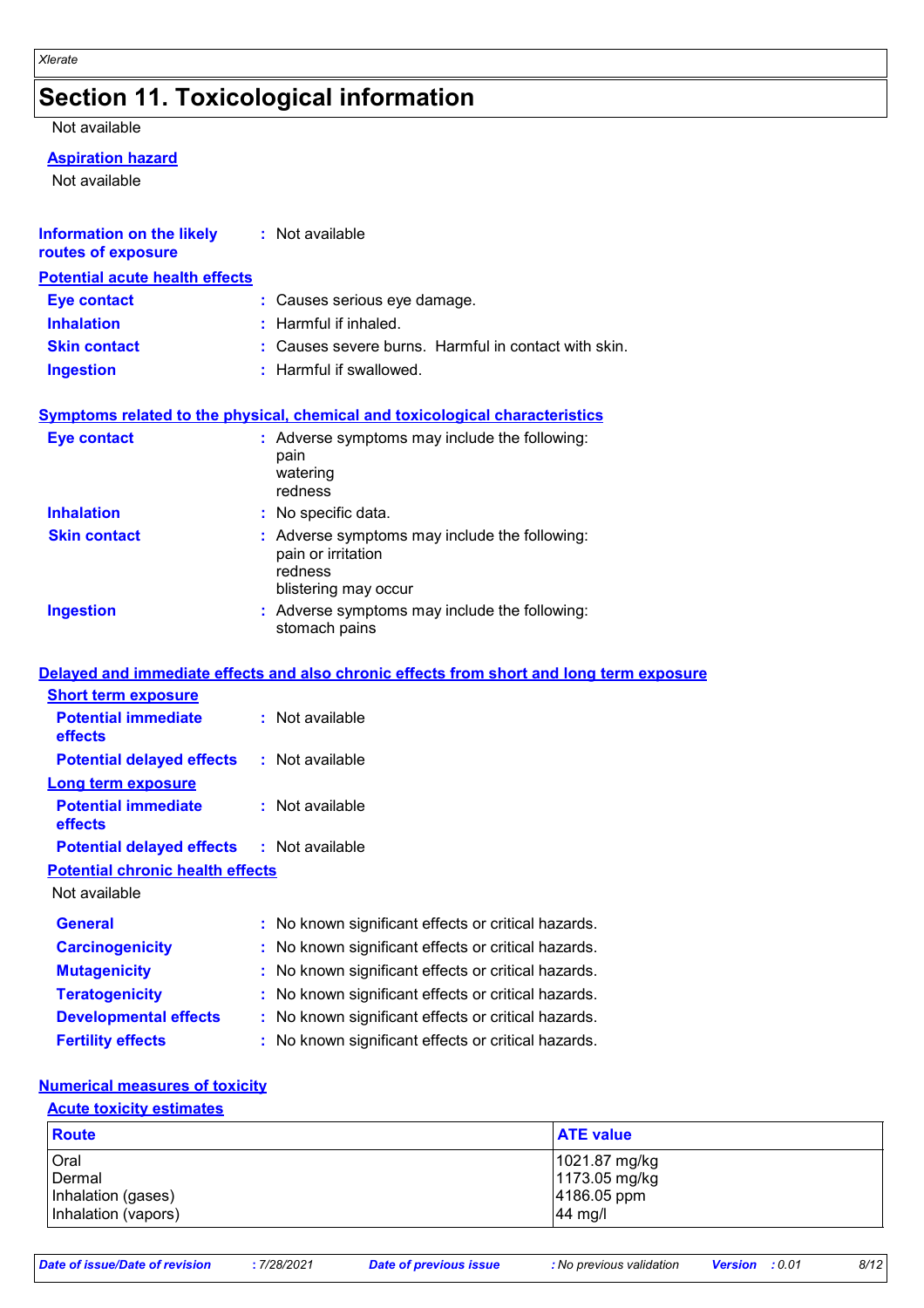# **Section 11. Toxicological information**

# **Section 12. Ecological information**

### **Toxicity**

| <b>Product/ingredient name</b> | <b>Result</b>                                                               | <b>Species</b>                                            | <b>Exposure</b>      |
|--------------------------------|-----------------------------------------------------------------------------|-----------------------------------------------------------|----------------------|
| benzyl alcohol                 | Acute LC50 10000 µg/l Fresh water                                           | Fish - Lepomis macrochirus                                | 96 hours             |
| 2-aminoethanol                 | Acute EC50 8.42 mg/l Fresh water                                            | Algae - Desmodesmus<br>subspicatus                        | 72 hours             |
|                                | Acute LC50 >100000 µg/l Marine water                                        | Crustaceans - Crangon crangon -<br>Adult                  | 48 hours             |
|                                | Acute LC50 170 mg/l Fresh water                                             | Fish - Carassius auratus                                  | 96 hours             |
| 2-butoxyethanol                | Acute EC50 >1000 mg/l Fresh water                                           | Daphnia - Daphnia magna                                   | 48 hours             |
|                                | Acute LC50 800000 µg/l Marine water<br>Acute LC50 1250000 µg/l Marine water | Crustaceans - Crangon crangon<br>Fish - Menidia beryllina | 48 hours<br>96 hours |

#### **Persistence and degradability**

| <b>Product/ingredient name</b> | <b>Aquatic half-life</b> | <b>Photolysis</b> | Biodegradability |
|--------------------------------|--------------------------|-------------------|------------------|
| 2-aminoethanol                 |                          |                   | Readily          |

#### **Bioaccumulative potential**

| <b>Product/ingredient name</b> | $\mathsf{LogP}_\mathsf{ow}$ | <b>BCF</b> | <b>Potential</b> |
|--------------------------------|-----------------------------|------------|------------------|
| benzyl alcohol                 | 0.87                        |            | low              |
| 2-aminoethanol                 | $-1.31$                     |            | low              |
| 2-butoxyethanol                | 0.81                        |            | low              |

#### **Mobility in soil**

**Soil/water partition coefficient (KOC) :** Not available

**Other adverse effects** : No known significant effects or critical hazards.

### **Section 13. Disposal considerations**

| <b>Disposal methods</b> | : The generation of waste should be avoided or minimized wherever possible. Disposal<br>of this product, solutions and any by-products should at all times comply with the<br>requirements of environmental protection and waste disposal legislation and any<br>regional local authority requirements. Dispose of surplus and non-recyclable products<br>via a licensed waste disposal contractor. Waste should not be disposed of untreated to<br>the sewer unless fully compliant with the requirements of all authorities with jurisdiction.<br>Waste packaging should be recycled. Incineration or landfill should only be considered<br>when recycling is not feasible. This material and its container must be disposed of in a<br>safe way. Care should be taken when handling emptied containers that have not been<br>cleaned or rinsed out. Empty containers or liners may retain some product residues.<br>Avoid dispersal of spilled material and runoff and contact with soil, waterways, drains<br>and sewers. |
|-------------------------|-------------------------------------------------------------------------------------------------------------------------------------------------------------------------------------------------------------------------------------------------------------------------------------------------------------------------------------------------------------------------------------------------------------------------------------------------------------------------------------------------------------------------------------------------------------------------------------------------------------------------------------------------------------------------------------------------------------------------------------------------------------------------------------------------------------------------------------------------------------------------------------------------------------------------------------------------------------------------------------------------------------------------------|
|-------------------------|-------------------------------------------------------------------------------------------------------------------------------------------------------------------------------------------------------------------------------------------------------------------------------------------------------------------------------------------------------------------------------------------------------------------------------------------------------------------------------------------------------------------------------------------------------------------------------------------------------------------------------------------------------------------------------------------------------------------------------------------------------------------------------------------------------------------------------------------------------------------------------------------------------------------------------------------------------------------------------------------------------------------------------|

# **Section 14. Transport information**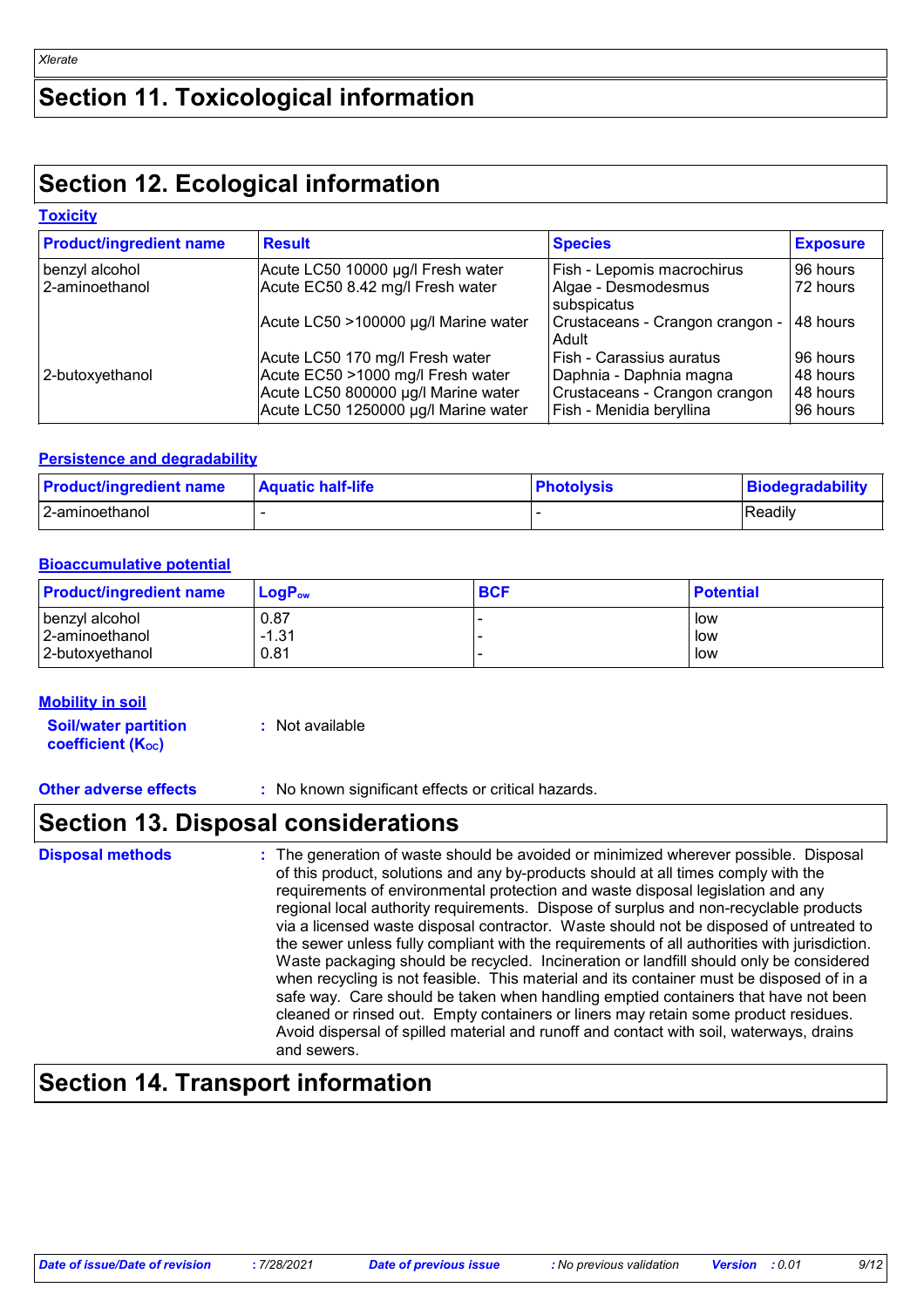# **Section 14. Transport information**

|                                      | <b>DOT Classification</b>                          | <b>IMDG</b>                                        | <b>IATA</b>                                        |
|--------------------------------------|----------------------------------------------------|----------------------------------------------------|----------------------------------------------------|
| <b>UN</b> number                     | <b>UN1719</b>                                      | <b>UN1719</b>                                      | <b>UN1719</b>                                      |
| <b>UN proper</b><br>shipping name    | Caustic alkali liquids, n.o.s.<br>(2-aminoethanol) | Caustic alkali liquids, n.o.s.<br>(2-aminoethanol) | Caustic alkali liquids, n.o.s.<br>(2-aminoethanol) |
| <b>Transport</b><br>hazard class(es) | 8<br>مختلف کنند<br><b>CORROS VE</b>                | 8<br>╩∠╩                                           | 8<br><u>(F)</u>                                    |
| <b>Packing group</b>                 | $\mathbf{III}$                                     | $\mathbf{III}$                                     | $\mathbf{III}$                                     |
| Environmental<br>hazards             | No.                                                | l No.                                              | No.                                                |

**Additional information** 

*Xlerate*

**Special precautions for user Transport within user's premises:** always transport in closed containers that are **:** upright and secure. Ensure that persons transporting the product know what to do in the event of an accident or spillage.

**Transport in bulk according :** Not available **to IMO instruments**

### **Section 15. Regulatory information**

#### **U.S. Federal regulations**

**Clean Air Act Section 112 (b) Hazardous Air Pollutants (HAPs) :** Not listed **SARA 311/312 Classification :** ACUTE TOXICITY (oral) - Category 4

ACUTE TOXICITY (dermal) - Category 4 ACUTE TOXICITY (inhalation) - Category 4 SKIN CORROSION - Category 1 SERIOUS EYE DAMAGE - Category 1

#### **Composition/information on ingredients**

| <b>Name</b>     | $\frac{9}{6}$ | <b>Classification</b>                                                       |
|-----------------|---------------|-----------------------------------------------------------------------------|
| benzyl alcohol  | $≥25 - ≤50$   | <b>ACUTE TOXICITY (oral) - Category 4</b>                                   |
|                 |               | <b>ACUTE TOXICITY (dermal) - Category 4</b><br>SKIN IRRITATION - Category 2 |
|                 |               | <b>EYE IRRITATION - Category 2A</b>                                         |
| 2-aminoethanol  | $≥10 - ≤29$   | FLAMMABLE LIQUIDS - Category 4                                              |
|                 |               | <b>ACUTE TOXICITY (oral) - Category 4</b>                                   |
|                 |               | <b>ACUTE TOXICITY (inhalation) - Category 4</b>                             |
|                 |               | SKIN IRRITATION - Category 2                                                |
|                 |               | <b>EYE IRRITATION - Category 2A</b>                                         |
| 2-butoxyethanol | ≤12           | FLAMMABLE LIQUIDS - Category 4                                              |
|                 |               | <b>ACUTE TOXICITY (oral) - Category 3</b>                                   |
|                 |               | <b>ACUTE TOXICITY (dermal) - Category 3</b>                                 |
|                 |               | <b>ACUTE TOXICITY (inhalation) - Category 2</b>                             |
|                 |               | <b>EYE IRRITATION - Category 2A</b>                                         |

#### **SARA 313**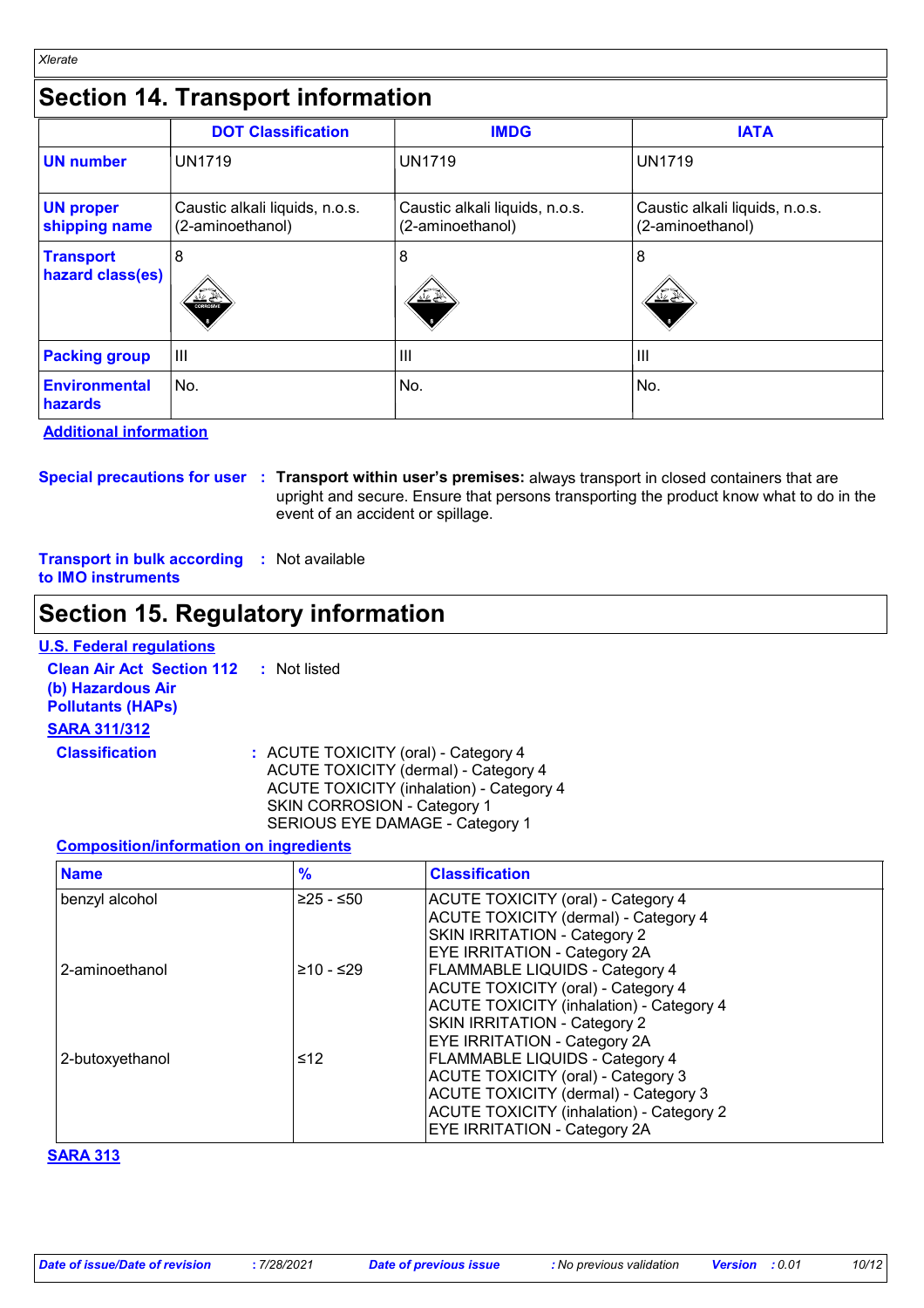## **Section 15. Regulatory information**

|                                           | <b>Product name</b> | <b>CAS number</b> | $\frac{9}{6}$ |
|-------------------------------------------|---------------------|-------------------|---------------|
| <b>Form R - Reporting</b><br>requirements | 2-butoxyethanol     | $111 - 76 - 2$    | $\leq$ 25     |

SARA 313 notifications must not be detached from the SDS and any copying and redistribution of the SDS shall include copying and redistribution of the notice attached to copies of the SDS subsequently redistributed.

#### **Inventory list**

- **CANADA INVENTORY (DSL)**
- **:** All components are listed or exempted.
- **United States inventory (TSCA 8b)**
- **:** All components are active or exempted.

### **Section 16. Other information**

#### **Hazardous Material Information System (U.S.A.)**



**Caution: HMIS® ratings are based on a 0-4 rating scale, with 0 representing minimal hazards or risks, and 4 representing significant hazards or risks. Although HMIS® ratings and the associated label are not required on SDSs or products leaving a facility under 29 CFR 1910.1200, the preparer may choose to provide them. HMIS® ratings are to be used with a fully implemented HMIS® program. HMIS® is a registered trademark and service mark of the American Coatings Association, Inc.**

**The customer is responsible for determining the PPE code for this material. For more information on HMIS® Personal Protective Equipment (PPE) codes, consult the HMIS® Implementation Manual.**

#### **National Fire Protection Association (U.S.A.)**



**Reprinted with permission from NFPA 704-2001, Identification of the Hazards of Materials for Emergency Response Copyright ©1997, National Fire Protection Association, Quincy, MA 02269. This reprinted material is not the complete and official position of the National Fire Protection Association, on the referenced subject which is represented only by the standard in its entirety.**

**Copyright ©2001, National Fire Protection Association, Quincy, MA 02269. This warning system is intended to be interpreted and applied only by properly trained individuals to identify fire, health and reactivity hazards of chemicals. The user is referred to certain limited number of chemicals with recommended classifications in NFPA 49 and NFPA 325, which would be used as a guideline only. Whether the chemicals are classified by NFPA or not, anyone using the 704 systems to classify chemicals does so at their own risk.**

#### **Procedure used to derive the classification**

| <b>Classification</b>                                                                                                                                                                                                |             |                               |                          | <b>Justification</b>                                                                                             |       |  |
|----------------------------------------------------------------------------------------------------------------------------------------------------------------------------------------------------------------------|-------------|-------------------------------|--------------------------|------------------------------------------------------------------------------------------------------------------|-------|--|
| <b>ACUTE TOXICITY (oral) - Category 4</b><br>ACUTE TOXICITY (dermal) - Category 4<br><b>ACUTE TOXICITY (inhalation) - Category 4</b><br><b>SKIN CORROSION - Category 1</b><br><b>SERIOUS EYE DAMAGE - Category 1</b> |             |                               |                          | Calculation method<br>Calculation method<br>Calculation method<br>On basis of test data<br>On basis of test data |       |  |
| <b>History</b>                                                                                                                                                                                                       |             |                               |                          |                                                                                                                  |       |  |
| Date of printing                                                                                                                                                                                                     | : 7/28/2021 |                               |                          |                                                                                                                  |       |  |
| Date of issue/Date of<br>revision                                                                                                                                                                                    | : 7/28/2021 |                               |                          |                                                                                                                  |       |  |
| Date of issue/Date of revision                                                                                                                                                                                       | :7/28/2021  | <b>Date of previous issue</b> | : No previous validation | <b>Version</b> : 0.01                                                                                            | 11/12 |  |